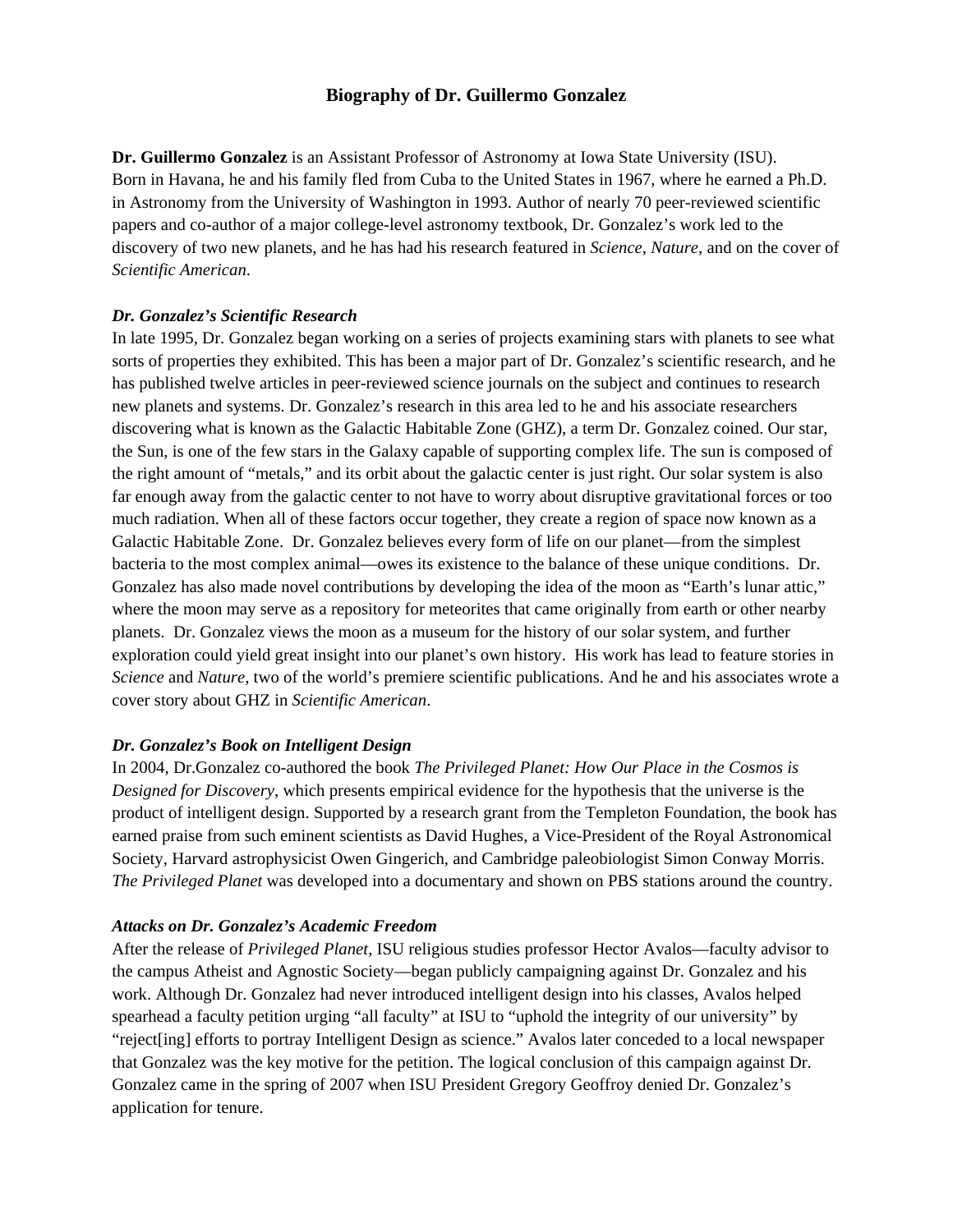## **Key Facts about Dr. Guillermo Gonzalez**

- He has authored 68 peer-reviewed scientific articles in refereed science journals.
- He is an author of *Observational Astronomy,* second edition (2006), a college-level astronomy textbook published by Cambridge University Press (authors: D. Scott Birney, G. Gonzalez and D. Oesper).
- His work has been cited in *Science, Nature* and many other scientific journals. All told, there were nearly 1,500 citations to his articles and research in science journals by the end of 2005.
- His research led to the discovery of 2 new planets.
- He is building new technology to discover extrasolar planets.
- He served on the NASA Astrobiology Institute Review Panel in June 2003, and the National Science Foundation Advanced Technologies and Instruments review panel in January 2005.
- He has served as a referee for *Astronomical Journal, Astronomy & Astrophysics, Astrophysical Journal (and Letters), Icarus, Monthly Notices of the Royal Astronomical Society, Nature, Naturwissenschaften, Publications of the Astronomical Society of Japan, Publications of the Astronomical Society of the Pacific, Origins of Life and Evolution Biospheres* and *Science.*

## **Key Facts about Tenure Process at Iowa State University**

- According to ISU's Department of Physics and Astronomy, "[f] or promotion to associate professor, excellence sufficient to lead to a national or international reputation is required and **would ordinarily be shown by the publication of approximately fifteen papers of good quality in refereed journals**. (Physics and Astronomy Procedures and Promotion and Tenure Policy and Procedure, emphasis added, page 4.)
- Having produced 68 refereed scientific papers, Dr. Gonzalez has exceeded his own department's standard for "excellence" in research by more than 350%.